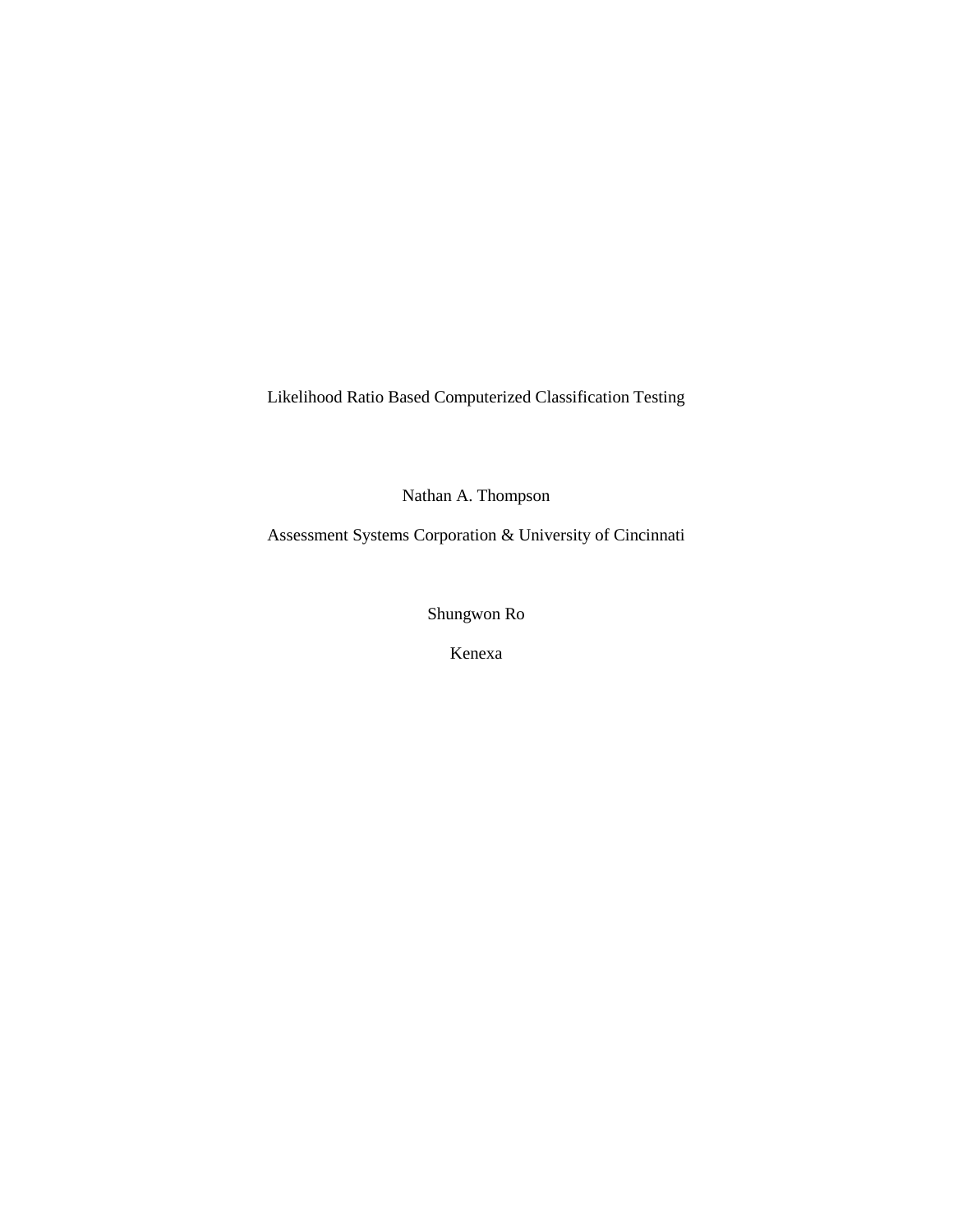# Abstract

An efficient method for making decisions is to evaluate the ratio of likelihoods for competing hypotheses, such as "Pass" or "Fail." It is typically used in the context of only two categories and item response theory, but this approach is easily extended to multiple categories (Eggen, 1999) and classical test theory (Rudner, 2002). This paper will provide a review of this approach as well as a comparison of the most current methods, most notably the comparison of a point hypothesis structure to a composite hypothesis structure. It will also present current issues facing the method and recommendations for further research.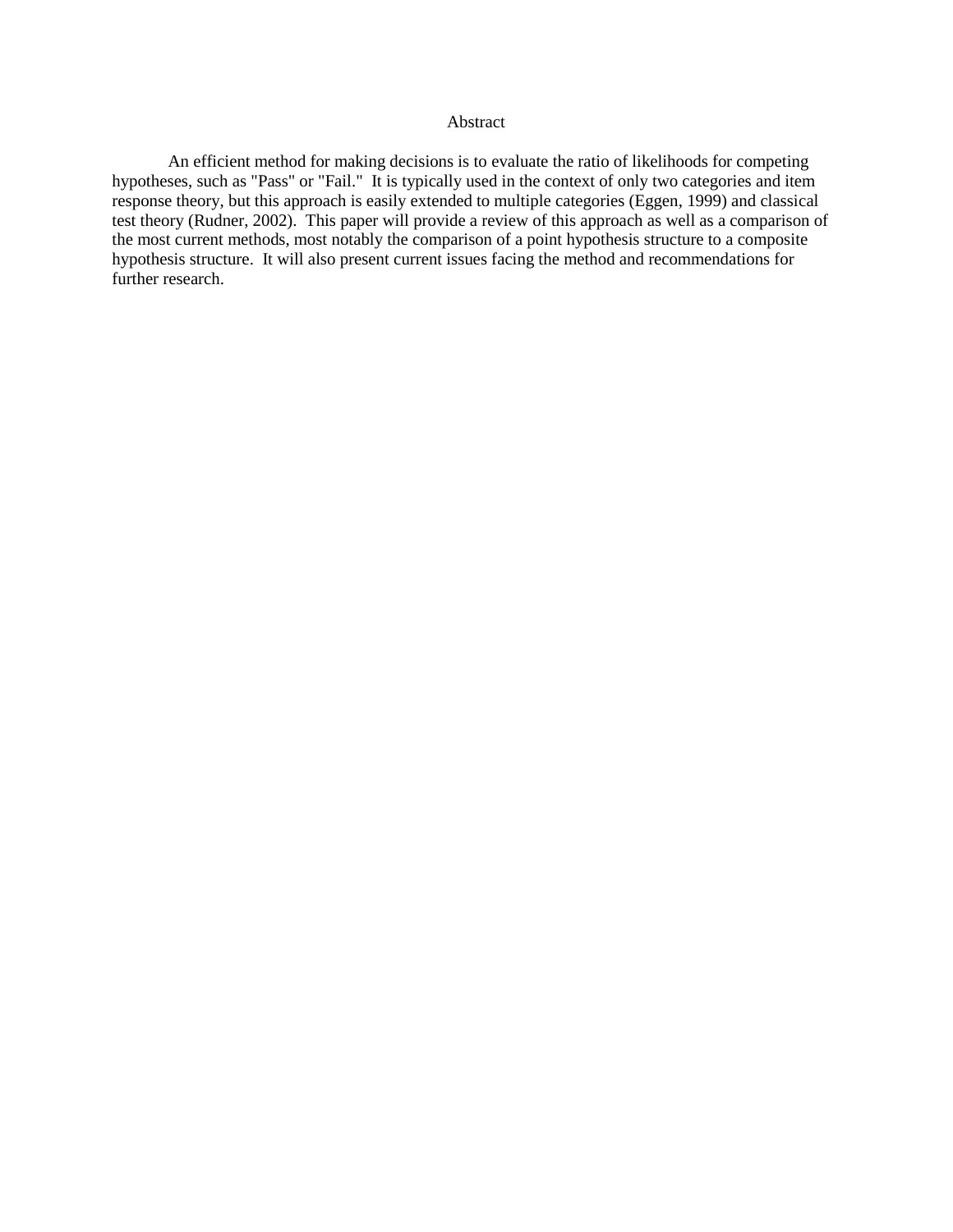## Termination Criteria for Computerized Classification Testing

In educational assessment, a common purpose of a test is to classify examinees into mutually exclusive groups rather than obtain accurate estimates of individual scores. This is often termed *mastery testing* when the test is designed to determine if a student has mastered material by classifying them as "pass" or "fail." There are several methods of calculating this decision, the most obvious of which is utilizing the observed number-correct score on a traditional fixed-form test. However, more sophisticated methods have been suggested in which the computerized test delivery mechanism is designed to be intelligent and adapt both the number and nature of the items in the test to each examinee as they proceed sequentially through the test. The variable-length statistical mechanism that decides when to stop the test and classify the examinee is known as the termination criterion or stopping rule (Kingsbury & Weiss, 1983).

These computerized classification tests (CCTs; Parshall, Spray, Kalohn, & Davey, 2002) can be based on item response theory (IRT; Hambleton & Swaminathan, 1985) or classical test theory (Rudner, 2002). While the classical approach can be quite efficient (Frick, 1992), this paper will focus on the utilization of IRT. When based on IRT, the classification decision is made with two paradigms: likelihood ratios (e.g., Reckase, 1983) and confidence intervals (e.g., Kingsbury & Weiss, 1983). Both utilize the likelihood function of examinee ability, and have been termed *statistical classification* and *statistical estimation* by Eggen (1999).

The likelihood ratio was originally formulated as a point hypothesis sequential probability ratio test (SPRT) by Reckase (1983). The SPRT operates by testing that a given examinee's ability value  $\theta$  is equal to a fixed value below  $(\theta_1)$  or above  $(\theta_2)$  the classification cutscore. The space between these two points is referred to as the indifference region, as the test developer is nominally indifferent to the classification assigned. The SPRT has been shown to be more efficient than confidence intervals around ability estimates as a method for CCT delivery (Spray & Reckase, 1996; Eggen & Straetmans, 2000).

However, Weitzman (1982) suggested that the classification problem could also be formulated as a *composite* hypothesis, namely that a given examinee's  $\theta$  is *below*  $\theta_1$  or *above*  $\theta_2$ . This conceptually matches the goal of CCT more closely, which is to test whether  $\theta$  is above or below the cutscore. Weitzman proposed a method of specifying parameters for the likelihood ratio with a composite hypothesis, but used classical test theory as an approximation of IRT. Some of the issues encountered by Weitzman can be addressed by the application of item response theory directly to the termination criterion as a composite hypothesis. However, this line of research was not continued until recently.

Bartroff, Finkelman, and Lai (2008) and Thompson (2009a) independently suggested using a generalized likelihood ratio (GLR: Huang, 2004) based on the IRT likelihood function. The purpose of this paper is to explore the application of the GLR to CCT with two monte carlo simulation studies. The first study provides a comparison of the GLR to other methods of CCT. The second study explores the difference between the GLR and the SPRT, and the role of the indifference region.

#### *Termination criteria*

The likelihood ratio compares the ratio of the likelihoods of two competing hypotheses. In CCT, the likelihoods are calculated using the probability *P* of an examinee's response to item *i* if each of the hypotheses were true, that is, if the examinee were truly a "pass"  $(P_2)$  or "fail"  $(P_1)$  classification. With IRT, the probability of an examinee's response *X* to item *i* is calculated with an item response function. An IRT model commonly applied to multiple-choice data for achievement or ability tests when examinee guessing is likely is the three-parameter logistic model (3PL). With the 3PL, the probability of an examinee with a given  $\theta$  correctly responding to an item is (Hambleton & Swaminathan, 1985, Eq. 3.3):

$$
P_i(X_i = 1 | \theta_j) = c_i + (1 - c_i) \frac{\exp[Da_i(\theta_j - b_i)]}{1 + \exp[Da_i(\theta_j - b_i)]}
$$
(1)

where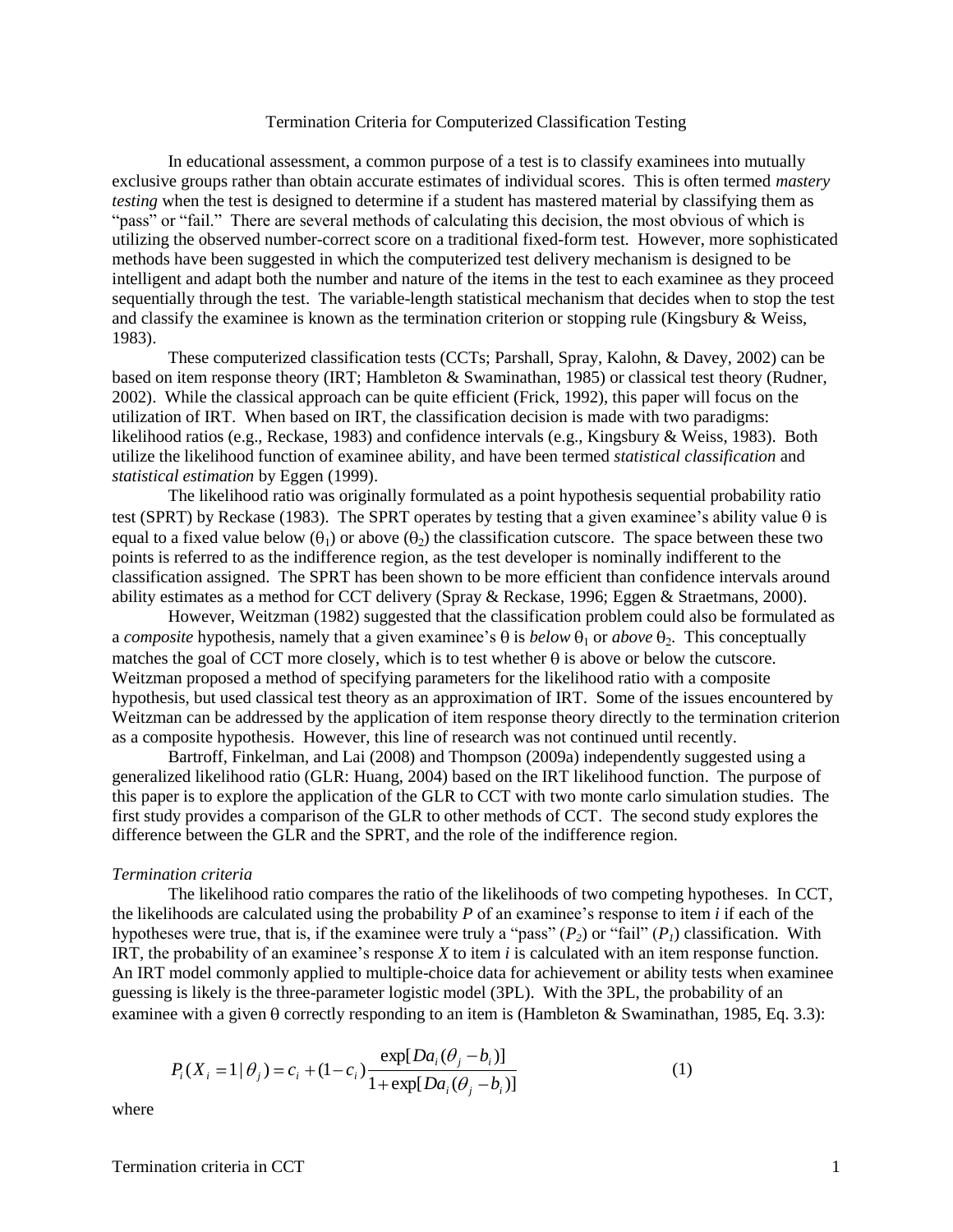$a_i$  is the item discrimination parameter,  $b_i$  is the item difficulty or location parameter,  $c_i$  is the lower asymptote, or pseudoguessing parameter, and *D* is a scaling constant equal to 1.702 or 1.0.

The likelihood ratio is expressed as the ratio of the likelihood of a response at two points on  $\theta$ ,  $\theta_1$ and  $θ_2$ ,

$$
LR = \frac{L(\theta = \theta_2)}{L(\theta = \theta_1)} = \frac{\prod_{i=1}^{n} P_i (X = 1 | \theta = \theta_2)^{X} P_i (X = 0 | \theta = \theta_2)^{1-X}}{\prod_{i=1}^{n} P_i (X = 1 | \theta = \theta_1)^{X} P_i (X = 0 | \theta = \theta_1)^{1-X}}.
$$
 (2)

Note that, since the probabilities are multiplied, this is equivalent to the ratio of the value of the IRT likelihood function at two points. A value greater than 1.0 indicates a higher likelihood of the examinee being a "pass" classification. The ratio is then compared to two decision points *A* and *B*, (Wald, 1947):

Lower decision point: 
$$
B \ge \frac{\beta}{1-\alpha}
$$
 (3)  
Upper decision point:  $A \le \frac{1-\beta}{\alpha}$ . (4)

If the ratio is above the upper decision point after *n* items, the examinee is classified as above the cutscore. If the ratio is below the lower decision point, the examinee is classified as below the cutscore. If the ratio is between the decision points, another item is administered. Note that the decision points do not need to be specified directly. Instead, the nominal error levels  $\alpha$  and β are specified to reflect the need of the testing program, and used to calculate *A* and *B*. As a practical example, setting both to 0.025 would indicate 95% accuracy, and translate to  $A = 39.0$  and  $B = 0.026$ .

Formulations of the likelihood ratio for CCT differ in the calculation of the probabilities by composing the structure of the hypotheses differently. The calculation of the ratio and the decision points remain the same. The point hypothesis SPRT calculates  $P<sub>1</sub>$  and  $P<sub>2</sub>$  at fixed points selected by the test developer, while the composite hypothesis method calculates at variable points, wherever the likelihood function is the highest.

Because IRT is utilized, this first requires the cutscore to be set on the  $\theta$  metric. This can be done in one of two ways. A point can be specified directly on  $\theta$ , such as a cutscore of 0.0 to identify the top half of the population. The cutscore can also be translated from a cutscore previously set on the proportion-correct metric by applying a test characteristic curve and solving for the value of  $\theta$  linked to the proportion-correct cutscore (Parshall, Spray, Kalohn, & Davey, 2002).

# Point hypothesis formulation

The point hypothesis method, known as the SPRT, suggested by Reckase (1983) specifies two *fixed* points  $\theta_1$  and  $\theta_2$  on either side of the cutscore. Conceptually, this is done by defining the highest  $\theta$ level that the test designer is willing to fail  $(\theta_2)$  and the lowest  $\theta$  level that the test designer is willing to pass  $(\theta_1)$ , hence the term *indifference region* for this range. In practice, however, these points are often determined by specifying an arbitrary small constant  $\delta$ , then adding and subtracting it from the cutscore (e.g., Eggen, 1999; Eggen & Straetmans, 2000).

Therefore, the hypothesis test is structured as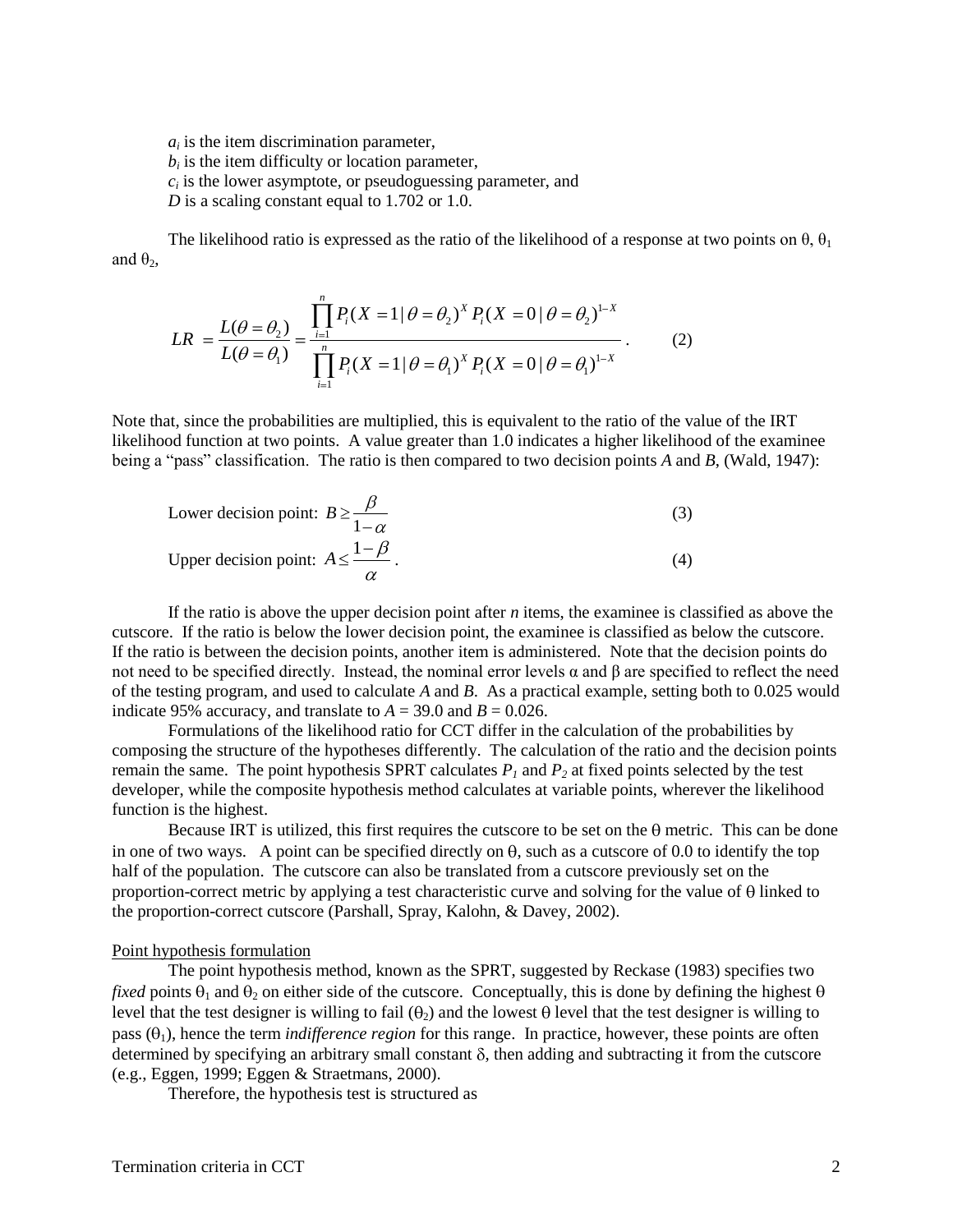$$
H_0: \theta = \theta_1
$$
  
\n
$$
H_1: \theta = \theta_2.
$$
\n(5)

A graphic representation of this method is shown in Figure 1. In this example, the cutscore is - 0.4 and  $\delta$ = 0.1, such that  $\theta_1$  = -0.3 and  $\theta_2$ = -0.5. The likelihood function is evaluated at these two points, producing a ratio of approximately  $0.055/0.044 = 1.25$ . The likelihood that the examinee is a "pass" is greater than the likelihood they are a "fail," but the classification cannot be made with much confidence at this point in the test.



## *Figure 1: Example likelihood function and indifference region*

This is partially due to the relatively small value of  $\delta$  that is illustrated, which produces a relatively small  $P_2 - P_1$  difference. It is evident from Figure 1 that increasing the space between  $\theta_1$  and  $\theta_2$ would increase this difference and therefore the likelihood ratio. The generalized likelihood ratio (GLR) is designed to take advantage of this.

Eggen (1999) and Eggen and Straetmans (2000) utilize the point hypothesis approach for classification into more than two categories. The likelihood ratio is evaluated at each cutscore to make decisions. For example, if there are two cutscores defining three categories, failing at both cutscores would translate to a classification in the lowest group. Passing both cutscores translates into classification as the highest group, while passing the lower and failing the upper is classified as the middle group.

# Composite hypothesis: the generalized likelihood ratio

The GLR is specified and calculated with the same methods as the fixed-point SPRT, with the exception that  $\theta_1$  and  $\theta_2$  are allowed to vary. Rather than evaluate the likelihood function at each endpoint of the indifference region, instead it is evaluated at the highest points beyond the endpoints. If the maximum of the likelihood function is outside the indifference region, that maximum will be utilized in the likelihood ratio for that side. For example, in Figure 1 the maximum is to the right of the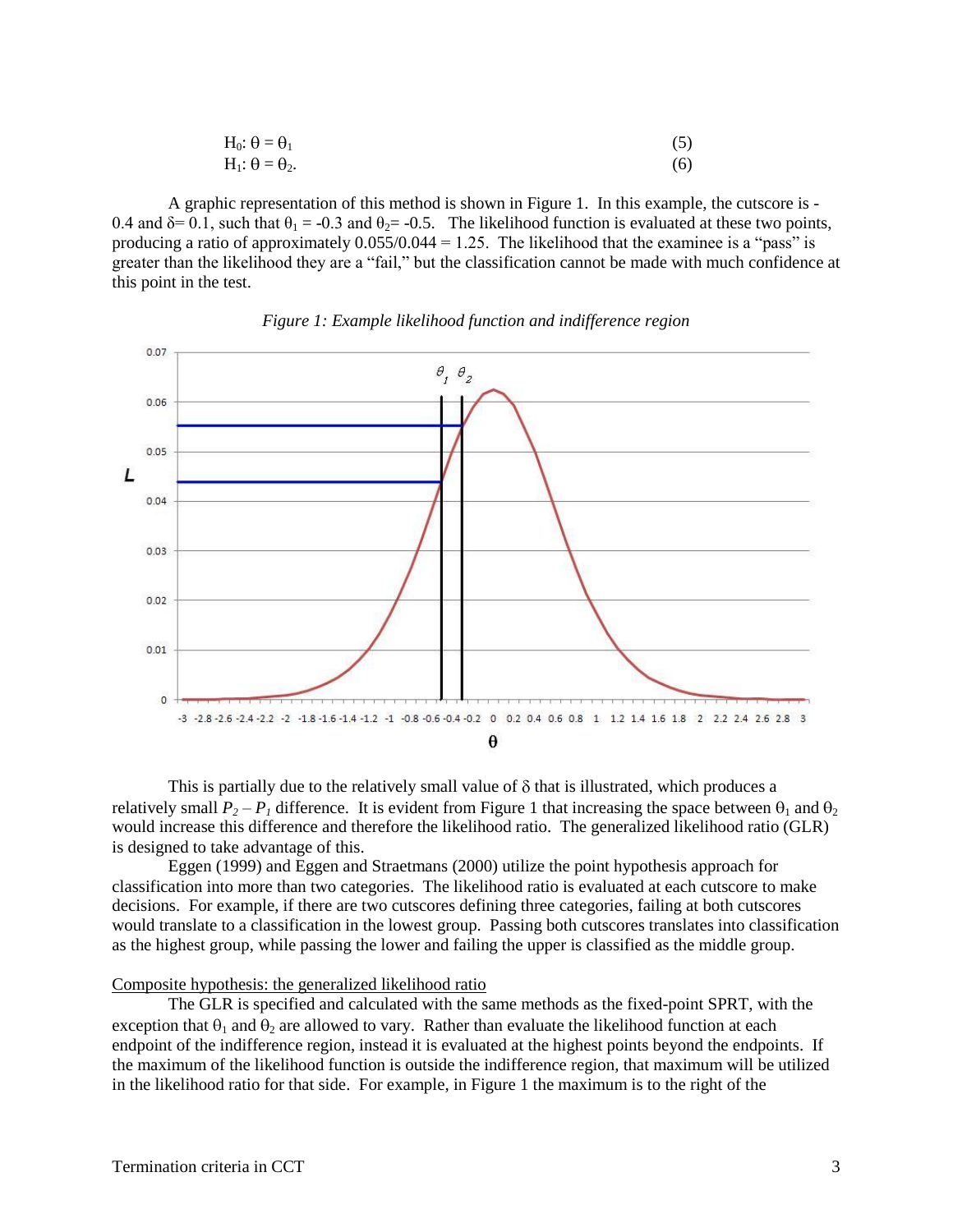indifference region, at 0.0, and will be utilized in the likelihood ratio. The side without the maximum is evaluated the same as with the SPRT, as the highest likelihood to the left of  $\theta_1$  is at  $\theta_1$ .

In the example of Figure 1, this modification to the likelihood ratio now produces a value of  $0.062/0.044 = 1.41$ . Because this ratio is further from a ratio of 1.0 than the fixed SPRT value of 1.25, the classification can be made with more confidence given the same number of items, or with equal confidence given a fewer number of items. The primary research question of this paper is whether this increase in efficiency comes with an increase in classification error (false positives and false negatives) as compared to other methods of pass/fail decisions, and if the efficiency is moderated by the width of the indifference region.

## Ability confidence intervals

Ability confidence intervals (ACI) is an alternative method of using the likelihood function to make a classification decision. However, rather than considering the entire likelihood function, it makes a confidence interval around the maximum likelihood (or Bayesian) estimate of ability using the conditional standard error of measurement (SEM). This can be expressed as (Thompson, 2009b; Hambleton & Swaminathan, 1985, Eq. 5.28):

$$
\hat{\theta}_j - z_{\varepsilon} (SEM) \le \theta_j \le \hat{\theta}_j + z_{\varepsilon} (SEM)
$$
\n(7)

where  $z_{\varepsilon}$  is the normal deviate corresponding to a 1 -  $\varepsilon$  confidence interval, given  $\alpha + \beta = \varepsilon$  for nominal error rates  $\alpha$  and  $\beta$ . For example, a 95% confidence interval entails  $z_{\epsilon} = 1.96$ , with  $\alpha = 0.025$ ,  $\beta = 0.025$ , and  $\epsilon$  = 0.05. While the SPRT and GLR differentiate examinees only at the cutscore, ACI evaluates across the spectrum of θ, wherever the current estimate lies. Therefore, previous research (Spray & Reckase, 1996; Eggen & Straetmans, 2000; Thompson, 2009b) has shown that ACI operates more efficiently when items are selected adaptively at the current estimate, while the SPRT and GLR operate more efficiently when items are selected to maximize information at the cutscore.

For this study, the confidence intervals were calculated with two methods: theoretical and observed. For the theoretical approach, model-predicted SEM is calculated using the test information function evaluated at the relevant θ regardless of response pattern (Embretson & Reise, 2000, Eq. 7A.6),

$$
SEM = 1/\sqrt{TI(\theta)}\tag{8}
$$

and  $\theta$  is estimated using brute force methods by directly evaluating the likelihood function from -3.0 to +3.0 in intervals of 0.01 to find the empirical maximum. In practice, it is more common to estimate  $\theta$ with efficient Newton-Raphson methods (Embretson & Reise, 2000, p. 164), and calculate an observed SEM based on the second derivative of the likelihood function (Baker & Kim, 2004, Eq. 3.16):

$$
SEM = \sqrt{\frac{1}{-E(\partial^2 L/\partial \theta_j^2)}}.
$$
\n(9)

#### Study 1

The study utilized a monte carlo simulation methodology, with 10,000 examinees simulated under each testing condition, to evaluate differences in efficiency and accuracy. The population of examinees was randomly selected from a  $N(0,1)$  distribution. With monte carlo simulation, item responses are generated by comparing a randomly generated number  $0.0 < r < 1.0$  to the probability of a correct response for each examinee to each item. The probability is calculated using the item response function and the true examinee θ, which is known because it was generated. For example, if there is a 0.70 probability of a correct response, an  $r = 0.65$  would produce a response of "correct" and an  $r = 0.75$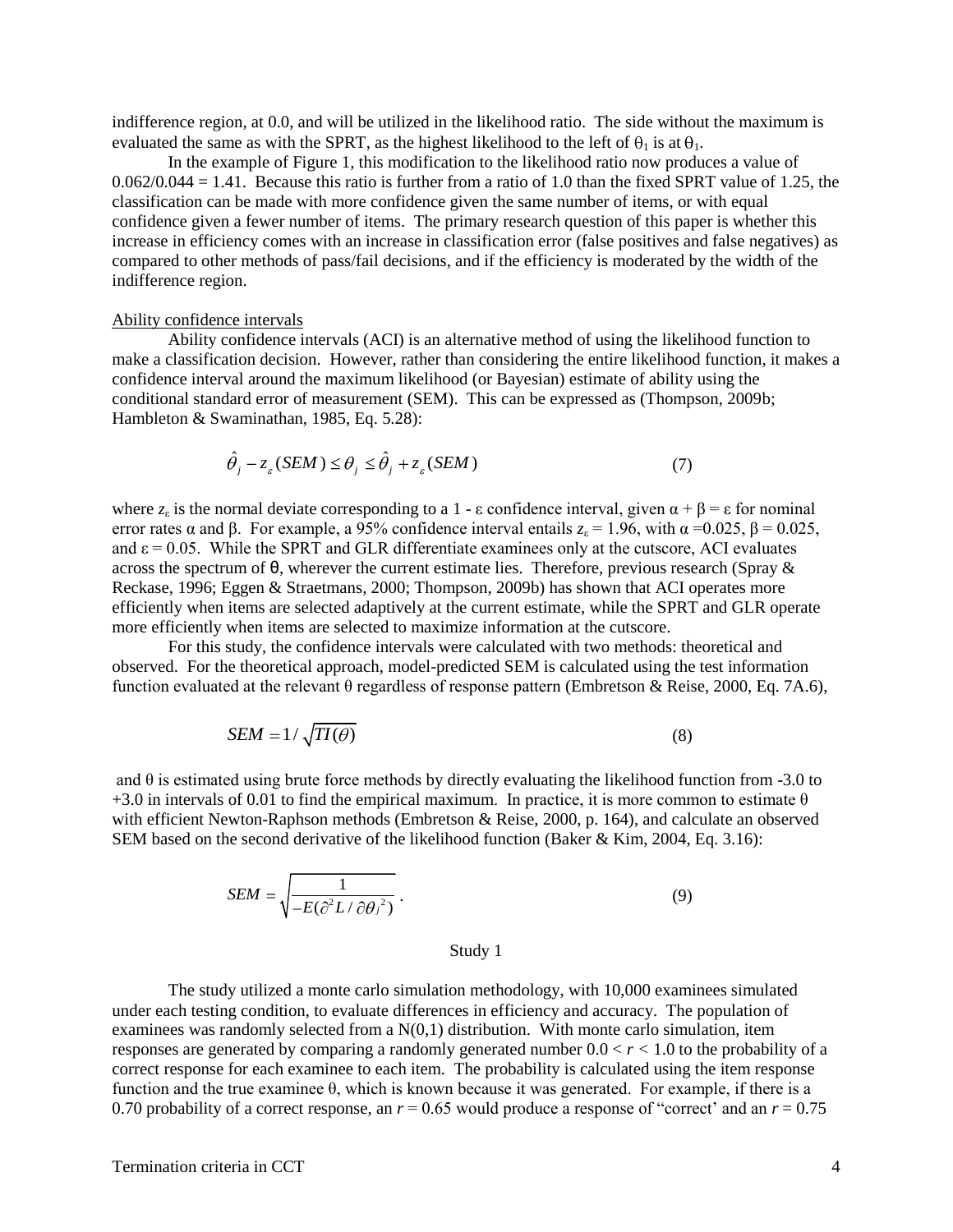would produce a response of "incorrect." Responses are generated as each item is administered to the examinee in the simulation.

The independent variable was the design of the test. The three primary levels investigated were the ACI, SPRT, and GLR variable-length termination criteria. Fixed-form tests of 200 items, 100 items, and 50 items, with both number-correct and IRT maximum likelihood scoring, were included as a baseline. The fixed forms were constructed by selecting items from the bank of 500 with the most information at the cutscore, producing tests with a highest possible level of differentiating capability. The dependent variables are average test length (ATL), and percentage of correct classifications (PCC). If a test is performing well, it will produce high PCC but low ATL, namely accurate decisions with only a few items.

Because the value of δ affects the results of the SPRT and GLR, it must be manipulated to provide an opportunity for adequate comparison. Namely, a wide range of values was not arbitrarily selected, but methods were rather matched on observed PCC. The ACI simulations were completed first with a 95% confidence interval, and then the SPRT and GLR simulations completed with δ varied until a similar PCC (95.7) was reached, which was 0.3. Simulations were also completed with  $\delta$ = 0.2 for an additional comparison.

The cutscore for the simulations was  $\theta = -0.5$ , which corresponds to a pass rate of approximately 69%, representing a mastery test where the majority of students typically pass. For the fixed-form tests with number-correct scoring, this was converted to a raw cutscore using the test response function (Parshall, Spray, Kalohn, & Davey, 2002): 122.5 for the 200-item test, 63.85 for the 100-item test, and 32.49 for the 50-item test. The variable-length tests were constrained to have a minimum of 20 items and a maximum of 200 items. A maximum is necessary to prevent the entire bank from being administered to examinees with true ability at the cutscore, because a decision would never be able to be made with confidence. A minimum is not psychometrically necessary, but has a public relations function in that it protects against examinees failing after only a few items, possibly reducing complaints.

The bank for the test consisted of 500 items with IRT parameters to represent plausible values for a test designed to differentiate at a cutscore of -0.50. The difficulty of the bank was centered on the cutscore, and the discrimination values were generated with a target mean of 0.70, which is typical for achievement tests. The guessing parameter *c* was generated to have a mean of 0.25, representing 4-option multiple choice items. The summary statistics for the generated parameters are presented in Table 1.

| Table 1: Summary statistics of item bank |
|------------------------------------------|
|------------------------------------------|

| <b>Statistic</b> | а     |          |       |
|------------------|-------|----------|-------|
| Mean             | 0.716 | $-0.480$ | 0.251 |
| <b>SD</b>        | 0.204 | 0.552    | 0.041 |

The results of the simulations are presented in Table 2. ATL refers to the average number of items seen by each examinee; for the fixed-form tests, this is of course equal to the test length. PCC is the percentage of examinees correctly classified, comparing the results of the test to the generated person parameter  $\theta$ . Type I errors are examinees that passed but should have failed, having a true generated  $\theta$ below the cutscore, and Type II failed but should have passed.

As hypothesized, the variable-length methods produced short tests, with ATL ranging from 37.62 to 55.77, while maintaining the level of accuracy produced by the longer fixed form tests that delivered two to four times as many items. Specifically, the two likelihood ratio methods with  $\delta = 0.2$  had PCC approximately equivalent to the 200-item fixed test, but with only 48.41 and 55.77 items. The 50-item fixed test entailed approximately as many items as the variable-length methods, but with notably decreased accuracy.

Also notable are the differences between the variable-length methods. The SPRT and GLR produced shorter tests than ACI while maintaining accuracy. The two ACI conditions required more than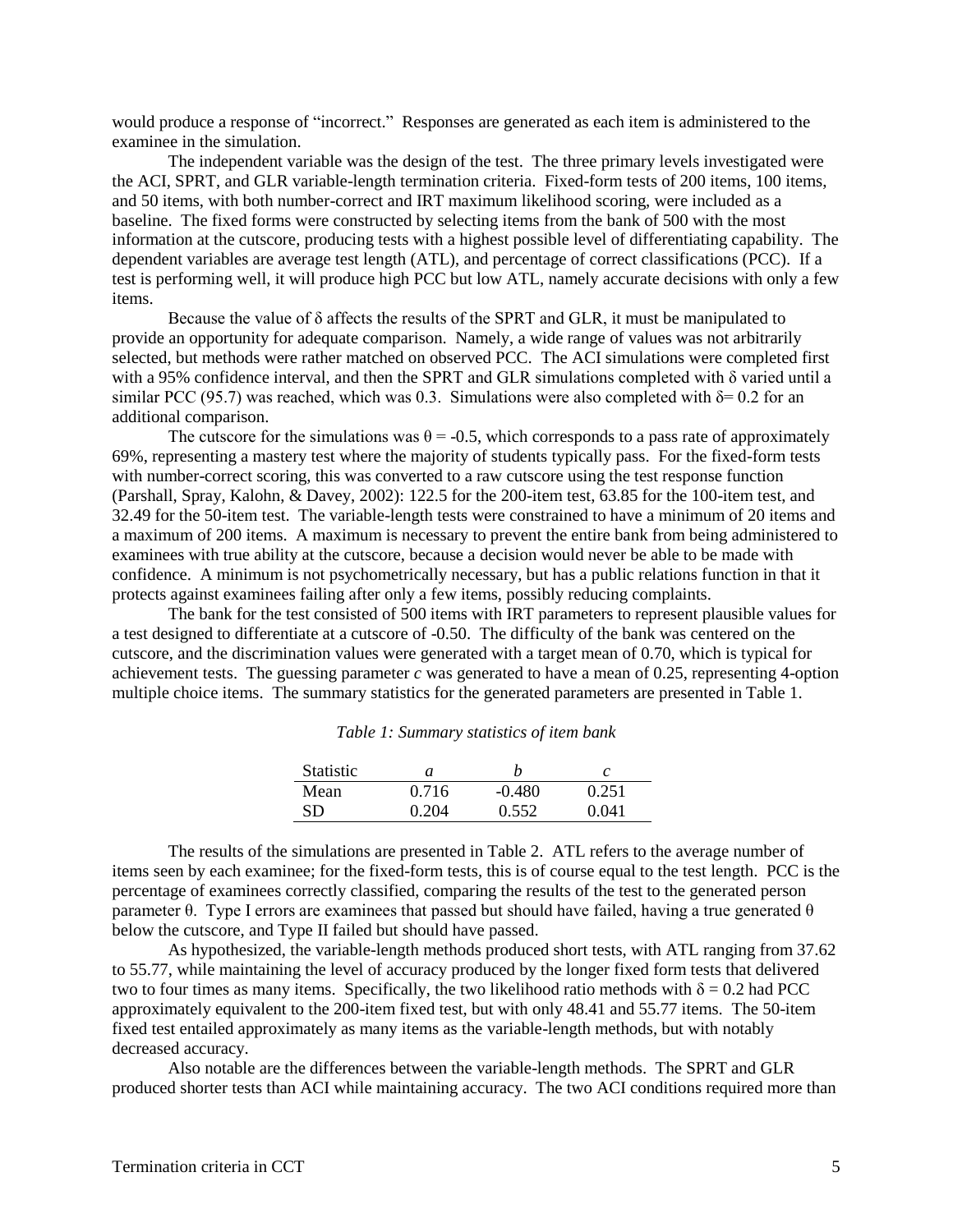50 items, with the intentionally matched PCC of approximately 95.75. The SPRT and GLR produced equivalent accuracy with less than 40 items.

| Test design                              | Scoring                | ATL    | <b>PCC</b> | Type I | Type II |
|------------------------------------------|------------------------|--------|------------|--------|---------|
| 200 item fixed                           | Number-correct         | 200.00 | 96.10      | 1.81   | 2.09    |
| 200 item fixed                           | <b>IRT</b>             | 200.00 | 96.19      | 2.07   | 1.74    |
| 100 item fixed                           | Number-correct         | 100.00 | 95.19      | 2.56   | 2.25    |
| 100 item fixed                           | <b>IRT</b>             | 100.00 | 95.13      | 2.62   | 2.25    |
| 50 item fixed                            | Number-correct         | 50.00  | 93.62      | 3.60   | 2.78    |
| 50 item fixed                            | <b>IRT</b>             | 50.00  | 93.46      | 3.24   | 3.30    |
| Ability confidence intervals (ACI)       | <b>Theoretical SEM</b> | 51.65  | 95.73      | 2.57   | 1.70    |
| Ability confidence intervals (ACI)       | <b>Observed SEM</b>    | 54.61  | 95.78      | 2.51   | 1.71    |
| Sequential probability ratio test (SPRT) | $\delta = 0.3$         | 39.30  | 95.74      | 1.85   | 2.41    |
| Generalized likelihood ratio (GLR)       | $\delta = 0.3$         | 37.62  | 95.73      | 2.03   | 2.24    |
| Sequential probability ratio test (SPRT) | $\delta = 0.2$         | 55.77  | 96.21      | 1.81   | 1.98    |
| Generalized likelihood ratio (GLR)       | $\delta = 0.2$         | 48.41  | 96.06      | 2.01   | 1.93    |

*Table 2: Average test length (ATL) and percent correctly classified (PCC) for each condition*

There was a small but recognizable difference between the two methods of calculating ACI. The two produced equivalent PCC, but utilizing the observed SEM and the more computationally efficient Newton-Raphson θ estimation required three more items, on average, than the model-predicted SEM calculated with the test information function and the empirical likelihood estimate.

The GLR was slightly more efficient than the SPRT; this gain in efficiency increases with a decrease in δ because a wide δ forces the GLR and SPRT to utilize the same calculations. For example, the GLR produced a larger ratio with Figure 1, but if the indifference region in Figure 1 was -0.8 to 0.0, then the GLR and the SPRT would be equivalent. Therefore, the GLR utilized only two fewer items on average with the wider indifference region ( $\delta$ = 0.3), but there was a difference of seven items when  $\delta$  = 0.2.

This study demonstrates that the GLR performs as expected, namely highly similar to the point hypothesis SPRT, but with several fewer items, indicating an increase in efficiency. This increase is greater with a narrower indifference region. Study 2 will examine this effect further, focusing on the GLR and SPRT. Both are much more efficient than fixed-form tests.

## Study 2

A similar monte carlo simulation was designed to further compare the GLR with the SPRT, while investigating the effect of indifference region width on efficiency by simultaneously comparing the observed classification error rates to the nominal rate. Parameters were generated for a bank of 300 items; fewer items were necessary because 200-item tests were not being created. The descriptive statistics of the item parameters are shown in Table 1, and reflect the fact that the bank was again intended to provide a substantial number of items with difficulty near the cutscore of -0.50. A distribution of examinees was also randomly generated, from a  $N(0,1)$  distribution. PCC and ATL were again the dependent variables, with the practical test length constraints of a minimum of 20 and a maximum of 200.

*Table 3: Item parameter statistics*

| <i>Statistic</i> | а    | h       | C    |
|------------------|------|---------|------|
| Mean             | 0.70 | $-0.50$ | 0.25 |
| SD               | 0.20 | 0.51    | 0.04 |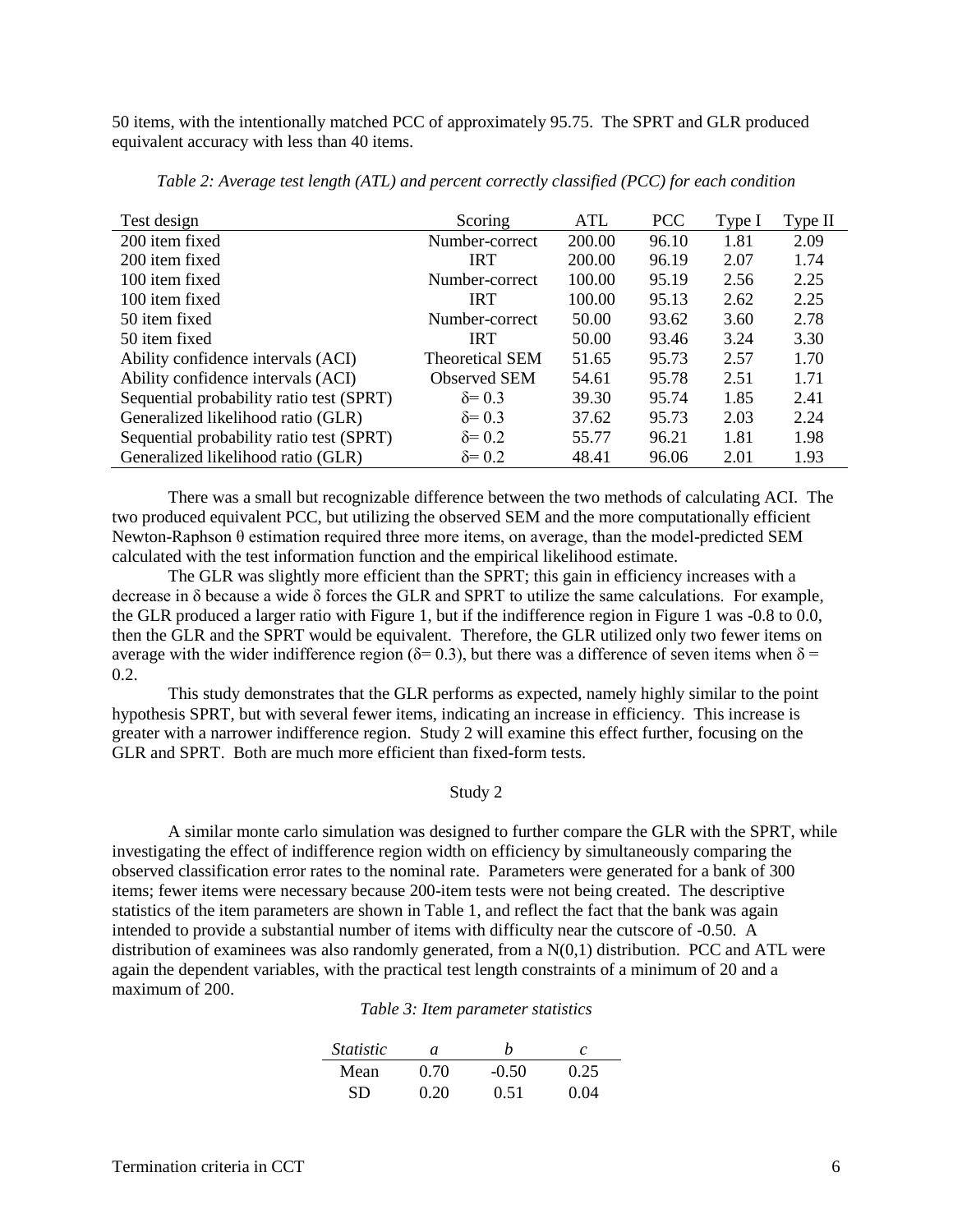Besides the comparison of the two termination criteria, the width of the indifference region was an independent variable, manipulated by varying  $\delta$  from 0.0 to 1.0 in increments of 0.1. The results are presented in Figure 2 for a nominal error rate of 1% and in Figure 3 for a nominal error rate of 5%. Note that while a GLR with  $\delta = 0.0$  is possible because it will search for values away from the cutscore, an SPRT with  $\delta = 0.0$  is impossible because the ratio is always 1.0 (both values exactly at the cutscore).



*Figure 2: ATL and PCC for 1% nominal error rate, comparing GLR and SPRT*

*Figure 3: ATL and PCC for 5% nominal error rate, comparing GLR and SPRT*

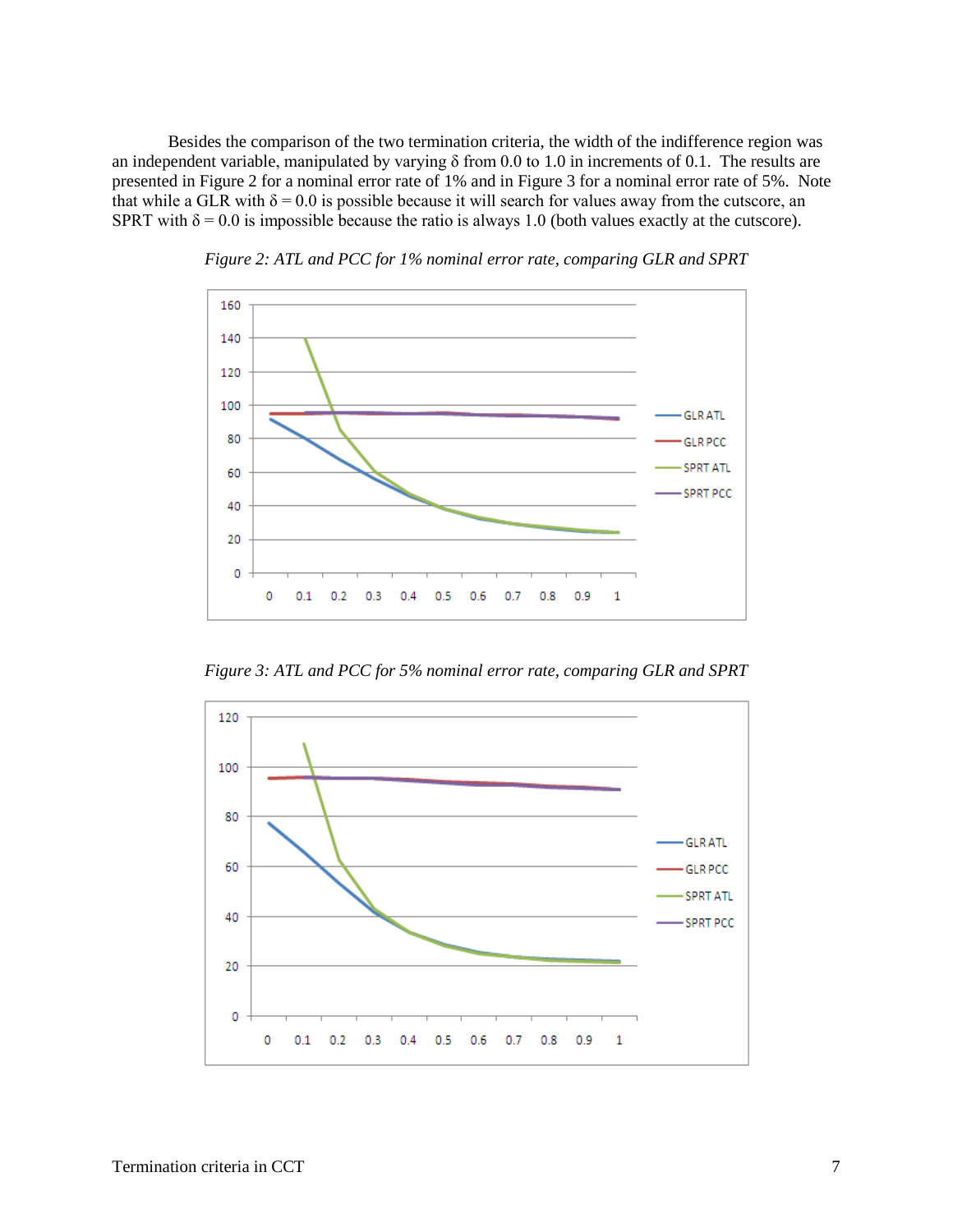With regards to the termination criteria, the GLR requires fewer items when  $\delta$  is 0.3 or smaller, while the two methods perform equivalently with larger values of  $\delta$ . The detailed values for  $\delta = 0.2$  are presented in Table 4 to show this effect; here, the GLR required substantially fewer items (ATL) while maintaining accuracy (PCC). This is concordant with the results of the first simulation study, as large values of δ force the same values to be selected for input into the likelihood ratio.

| Termination | Nominal |     | ATL   | <b>PCC</b> |
|-------------|---------|-----|-------|------------|
| GL R        | 99      | 0.2 | 67.90 | 96.02      |
| GL R        | 95      | 0.2 | 53.61 | 95.32      |
| <b>SPRT</b> | 99      | 0.2 | 85.55 | 95.68      |
| <b>SPRT</b> | 95      | 02  | 62.62 | 95.65      |

| Table 4: Results with $\delta = 0.2$ |  |
|--------------------------------------|--|
|--------------------------------------|--|

However, note that PCC appears stable when  $\delta$  is 0.3 or smaller, it decreases beyond 0.3. Moreover, ATL dropped dramatically with smaller values of δ, but successively larger values decreased ATL only slightly. Increasing the size of the indifference region will greatly decrease the number of items needed to make classifications, but will also marginally decrease the accuracy of the test, and this effect depends on the range of  $\delta$  in question. It is therefore imperative that testing programs which employ the likelihood ratio as a termination criterion perform extensive simulation research to ensure that the drop in ATL is maximized while maintaining PCC at nominal levels. Not doing so could lead to tests longer than necessary, or accuracy less than nominal levels.

The maintenance of PCC near nominal levels is itself a substantial issue. In Figure 3, the accuracy remained near nominal levels for the 5% condition while  $\delta$  < 0.3. However, for the 1% condition, observed accuracy was *always* lower than the nominal accuracy. In fact, the highest observed PCC in Figure 2 was only 96.02 (in Table 4), well short of the nominal 99%. Furthermore, as δ increased, the observed PCC dropped to approximately 92%. This extreme disconnect between observed and nominal accuracy has been found in past research and warrants further research. For example, Eggen (1999, Table 1) reported observed accuracy of approximately 95% with nominal levels of 90%, 85%, and 80%.

## **Discussion**

The results of the first study demonstrate the well-known (Kingsbury & Weiss, 1983; Spray & Reckase, 1996; Eggen, 1999) result that variable-length testing methods are highly efficient in the context of pass/fail decisions. While 100-item fixed-form tests produced approximately 95% accuracy, the SPRT and GLR could do so with less than 40 items on average. While 200-item fixed-form tests produced more than 96% accuracy, the SPRT and GLR could do so with approximately 50 items on average.

Moreover, the likelihood-ratio approaches (SPRT and GLR) produced even shorter tests than ACI, as has been shown in previous research (Eggen & Straetmans, 2000; Thompson, 2009b). However, the SPRT and GLR have one substantial disadvantage: the selection of items at the cutscore for each examinee means that each examinee receives the same test, as they would with a fixed-form approach. The adaptive item selection of ACI means that nearly every examinee sees a different set of items, aiding in test security by reducing overexposure of items. Nevertheless, for many applications this disadvantage might be irrelevant.

Additionally, the GLR is always at least as efficient as the fixed-point SPRT while maintaining equivalent levels of accuracy. If the value of  $\delta$  is relatively large ( $> 0.3$ ) then the two procedures are equivalent, but for smaller values there is a notable increase in efficiency with the GLR. This suggests that the GLR be used in applied assessment programs rather than the SPRT, especially since the difference in algorithm is small.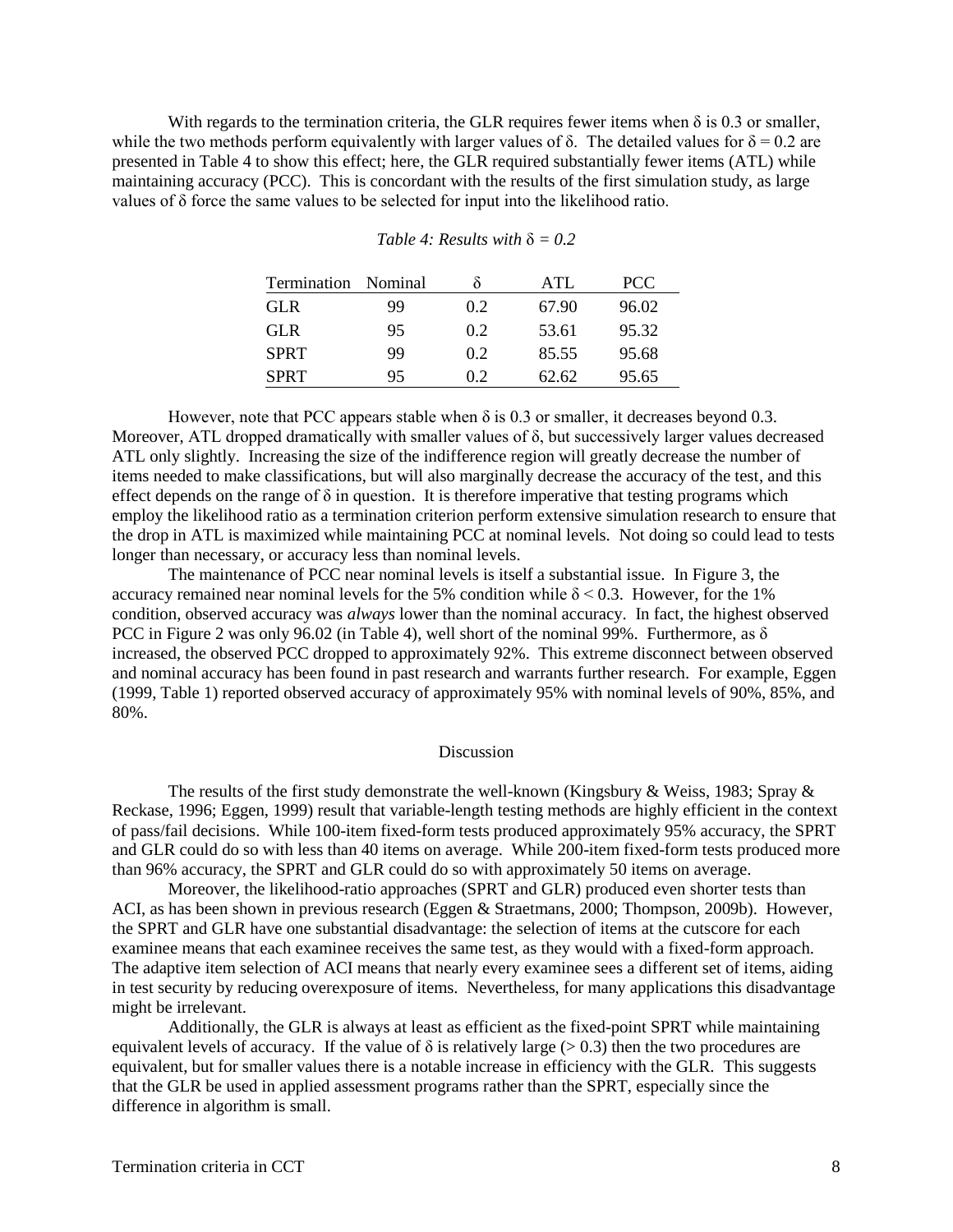However, the most important result of this study is the strong effect that  $\delta$  has on both the accuracy and efficiency of the test. For this reason, the width of the indifference region should never be specified by the arbitrary methods often suggested: attempting to estimate the  $\theta$  values corresponding to a minimal pass or a maximal failure, or even worse, simply adding and subtracting an arbitrarily chosen number δ. Instead, a study such as this one should be conducted, designed based on actual characteristics of a testing program like bank size and examinee distribution, to determine the value of  $\delta$  that produces the shortest test lengths while still maintaining the desired level of accuracy. This is especially true given the finding that observed accuracy is not necessarily equal to, or even near, the nominal accuracy of the procedure.

While the variable-length approaches investigated in this study require the use of IRT, similar tests can also be designed with classical test theory (Rudner, 2002). That has the advantage of smaller sample sizes for calibrating the item bank while still producing highly efficient CCTs, but has the drawback that it requires an independent verification of pass/fail for examinees in the calibration sample.

In summary, the GLR approach is optimal for testing programs that need to make a classification decision with as few items as possible, though fixed-form tests are still appropriate for many testing programs due to practical or content-distribution constraints. However, the design of any CCTs require extensive simulation research to ensure that the test is as efficient as possible.

#### Future Direction

A possibility for future research is an integrated likelihood ratio. Bayesian expectation *a posteriori* (EAP) estimation of θ takes into account asymmetry in the likelihood function by utilizing a weighted average, essentially an integration of the likelihood function. Because using the 3PL will produce asymmetric likelihood functions, EAP can be useful. This approach could be extended to classification by integrating the area below the curve to the left and right of the cutscore, then comparing the areas as a ratio. However, the raised lower asymptote of the 3PL could affect this detrimentally.

Future research should also consider more complex underlying models, such as mixture models or models that incorporate response time. Additional comparisons to other approaches could be made, such as decision theory methods (Rudner, 2002).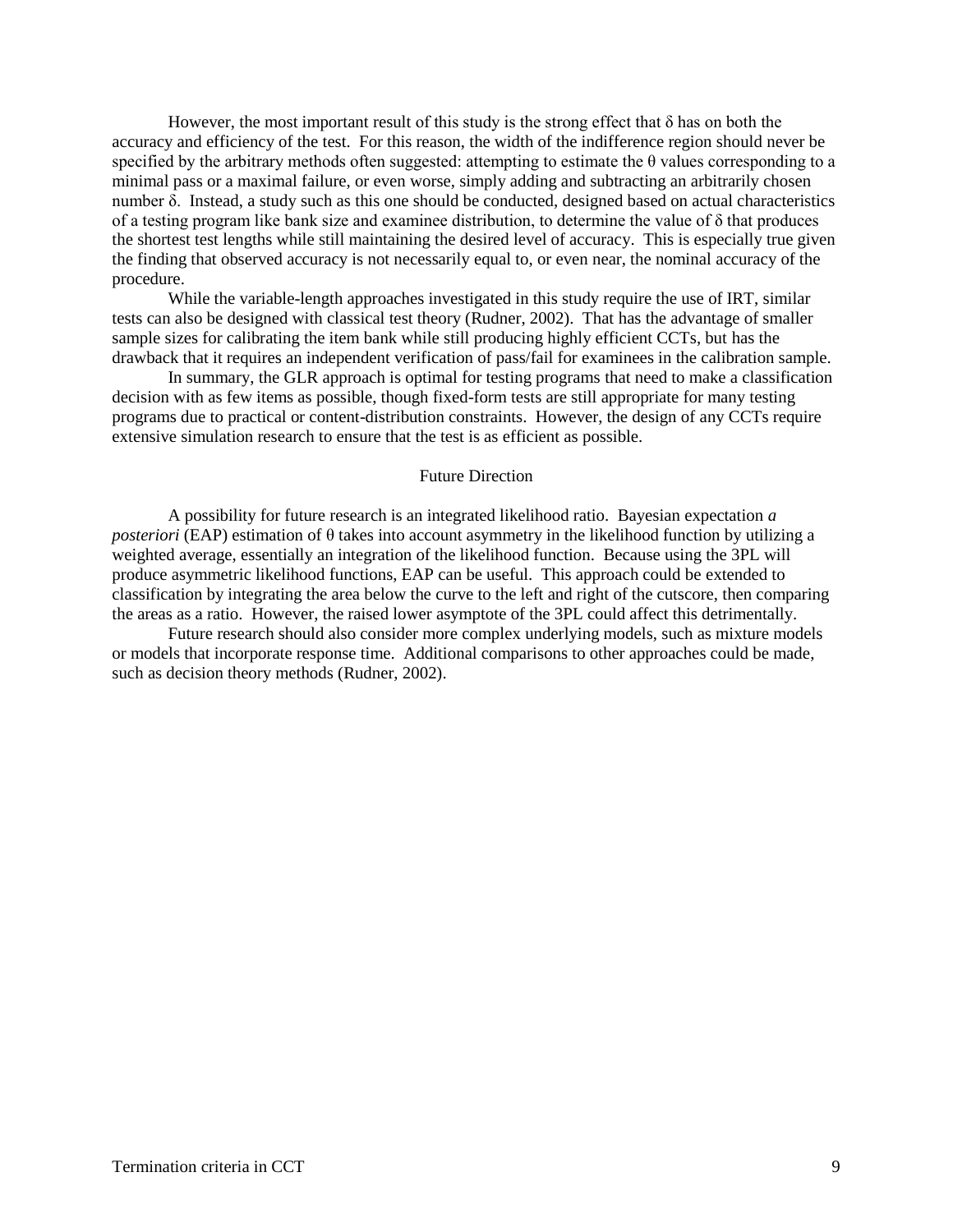# References

Baker, F.B., & Kim, S.-H. (2004). *Item response theory: Parameter estimation techniques.* Monticello, New York: Marcel-Dekker.

Bartroff, J., Finkelman, M. & Lai, T.L. (2008). Modern sequential analysis and its applications to computerized adaptive testing. *Psychometrika*, *73*, 473-486.

Eggen, T. J. H. M. (1999). Item selection in adaptive testing with the sequential probability ratio test. *Applied Psychological Measurement, 23*, 249-261.

Eggen, T. J. H. M, & Straetmans, G. J. J. M. (2000). Computerized adaptive testing for classifying examinees into three categories. *Educational and Psychological Measurement, 60*, 713-734.

Embretson, S.E., & Reise, S.P. (2000). *Item response theory for psychologists.* Mahwah, NJ: Erlbaum.

Frick, T. (1992). [Computerized adaptive mastery tests as expert systems.](http://www.indiana.edu/~tedfrick/cat/exsprt92.pdf) *Journal of Educational Computing Research, 8*(2), 187-213.

Hambleton, R. K., & Swaminathan, H. (1985). *Item response theory: principles and applications*. Norwell, MA: Kluwer Academic Publishers.

Huang, W. (2004). Stepwise likelihood ratio statistics in sequential studies. *Journal of the Royal Statistical Society, 66*, 401-409.

Kingsbury, G.G., & Weiss, D.J. (1983). A comparison of IRT-based adaptive mastery testing and a sequential mastery testing procedure. In D. J. Weiss (Ed.), New horizons *in testing: Latent trait theory and computerized adaptive testing* (pp. 237-254). New York: Academic Press.

Parshall, C.G., Spray, J.A., Kalohn, J.C., Davey, T. (2002). *Practical considerations in computer-based testing*. New York: Springer.

Reckase, M. D. (1983). A procedure for decision making using tailored testing. In D. J. Weiss (Ed.), *New horizons in testing: Latent trait theory and computerized adaptive testing* (pp. 237-254). New York: Academic Press.

Rudner, L. M. (2002). *An examination of decision-theory adaptive testing procedures*. Paper presented at the annual meeting of the American Educational Research Association, April 1-5, 2002, New Orleans, LA.

Spray, J. A., & Reckase, M. D. (1996). Comparison of SPRT and sequential Bayes procedures for classifying examinees into two categories using a computerized test. *Journal of Educational & Behavioral Statistics, 21*, 405-414.

Thompson, N.A. (2009a). *Utilizing the generalized likelihood ratio as a termination criterion*. Paper presented at the 2009 GMAC Conference on Computerized Adaptive Testing, Minneapolis, MN.

Thompson, N.A. (2009b). Item selection in computerized classification testing. *Educational and Psychological Measurement, 69*, 778-793.

Wald, A. (1947). *Sequential analysis*. New York: Wiley.